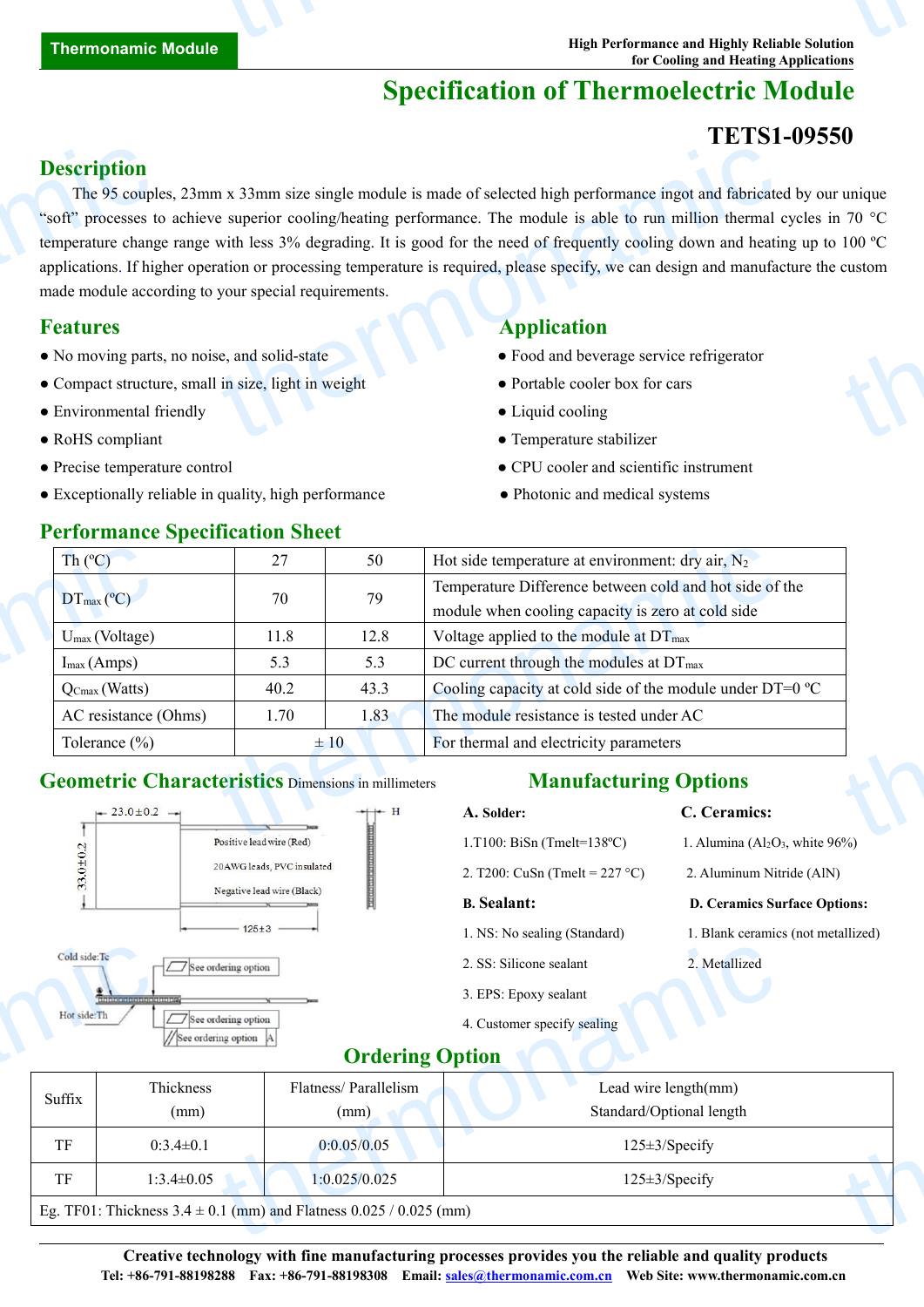# **Thermonamic Module** thermonamic

## **Operation Cautions**

- Cold side of the module sticked on the object being cooled Operation below I<sub>max</sub> or V<sub>max</sub>
- Hot side of the module mounted on a heat radiator Operation or storage module below 100 °C
- Work under DC

#### **Performance Curves at Th=27 ºC Performance Curves atTh=50 ºC**

- 
- 
- Hot side of the n<br>
 Work under DC<br>
Perform<br>
45<br>
46<br>
46<br>
35<br>
30<br>
32<br>
22<br>  $\frac{25}{15}$ <br>
10 nounted on a heat radiator<br>
Curves at Th=27 °C<br>  $\frac{1}{\sqrt{1.5}}$ <br>  $\frac{1}{\sqrt{1.5}}$ <br>  $\frac{1}{\sqrt{1.5}}$ <br>  $\frac{1}{\sqrt{1.5}}$ <br>  $\frac{1}{\sqrt{1.5}}$ <br>  $\frac{1}{\sqrt{1.5}}$ <br>  $\frac{1}{\sqrt{1.5}}$ <br>  $\frac{1}{\sqrt{1.5}}$ <br>  $\frac{1}{\sqrt{1.5}}$ <br>  $\frac{1}{\sqrt{1.5}}$ <br>  $\frac{1}{\sqrt{1.5}}$ thermonic contract of  $I=4.2A$  $I=3.2A$  $I=2.1A$  $-I=1.1A$  $I=0.5A$ 5  $\overline{5}$  $\overline{0}$  $\mathbf{0}$  $\mathbf 0$ 10 20 30 40 50 60 70 80  $\overline{0}$ 10  $\overline{20}$  $30$  $40$ 50 60 70 80  $DT / °C$  $DT/°C$ thermonamic thermonamic Standard Performance Graph Qc= f(DT)  $\begin{array}{c}\n1 \\
\hline\n\end{array}$  $I=4.2A$  $I=3.2A$  $I=2.1A$  $I=1.1A$  $I=0.5A$ 70 20 Standard Performance Graph V= f(DT) 45  $45$  $DT=0°C$  $40$  $40$  $DT=0^{\circ}C$  $DT=10^{\circ}C$  $\begin{array}{r}\n 35 \\
 30 \overline{)1} = 10 \\
 30 \overline{)1} = 20 \\
 25 \overline{)1} = -10 \\
 5 \overline{)1} = -60 \\
 10 \overline{)1} = 60 \\
 5 \overline{)0} = 12 \\
 10 \overline{)1} = 20 \\
 11 \overline{)2} = 20 \\
 12 \overline{)2} = 20 \\
 13 \overline{)2} = 20 \\
 14 \overline{)2} = 20 \\
 15 \overline{)2} = 20 \\
 16 \overline{)2} = 20 \\
 17 \overline{)2} = 20 \\$  $\begin{array}{r} \n\text{35} \\
\text{36} \\
\text{50} \\
\text{50} \\
\text{60} \\
\text{60} \\
\text{60} \\
\text{60} \\
\text{60} \\
\text{60} \\
\text{60} \\
\text{60} \\
\text{60} \\
\text{60} \\
\text{60} \\
\text{60} \\
\text{60} \\
\text{60} \\
\text{60} \\
\text{60} \\
\text{60} \\
\text{60} \\
\text{60} \\
\text{60} \\
\text{60} \\
\text{60} \\
\text{60} \\
\text{60} \\
\text{60} \\
\text{60} \\
\$ the thermonal contract of the contract of the contract of the contract of the contract of the contract of the contract of the contract of the contract of the contract of the contract of the contract of the contract of the 3  $\overline{4}$  $10\,$ 11

Standard Performance Graph Qc= f(V)

**Creative technology with fine manufacturing processes provides you the reliable and quality products Tel: +86-791-88198288 Fax: +86-791-88198308 Email: [sales@thermonamic.com](mailto:sales@thermonamic.com).cn Web Site: www.thermonamic.com.cn**